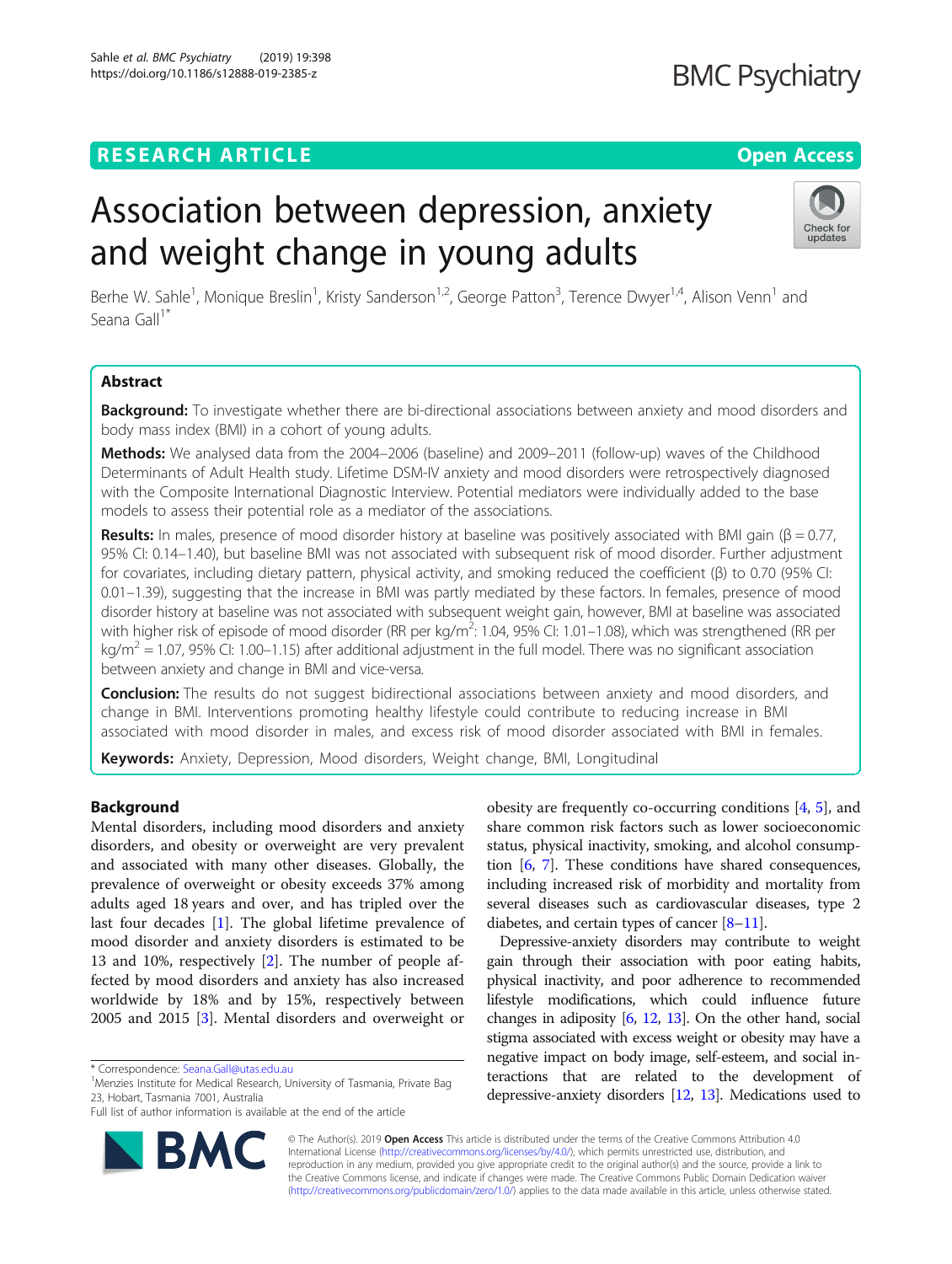treat several mental disorders are known to cause weight gain  $[14]$  $[14]$ . The link between depressive-anxiety disorders and change in body weight may also be confounded or mediated by several variables including age, gender and socioeconomic status [[13,](#page-9-0) [15](#page-9-0), [16](#page-9-0)]. Previous studies have shown that inflammation is associated with both weight change and mental health disorders, although the associations vary based on adjusting for confounders and on how inflammation and mental health disorders were measured [[17](#page-9-0)–[19](#page-9-0)]. Evidence also noted sex difference in the association between BMI and depression, and suggested for sex-specific analyses of both BMI and anxiety or depression [[20\]](#page-10-0). Studies with consideration of a wide range of potential confounding or mediating variables are of use as they can help our understanding of the mechanisms for the associations and inform prevention and treatment strategies.

Mood disorders and anxiety, and weight gain are closely related and recognized as common conditions among adolescents and young adults [\[1,](#page-9-0) [7\]](#page-9-0). Most of the studies examining the link between depressive and anxiety disorders and body weight are cross-sectional, making it difficult to discern the temporal relationship of these conditions. Longitudinal studies that examined the direction of the association between depressive-anxiety disorders and change in body weight have mixed findings; with meta-analyses and large cohort studies showing that some  $[21-23]$  $[21-23]$  $[21-23]$  $[21-23]$  $[21-23]$ , but not all studies [[15](#page-9-0), [24](#page-10-0), [25\]](#page-10-0) report bidirectional associations between these conditions. Evidence of temporal sequences mood disorders and anxiety, and weight change among young adults can help to optimize the prevention, early detection, and treatment services for both disorders. This study investigated whether there are bi-directional associations between anxiety and mood disorders, and BMI change in a prospective cohort of young adults.

#### Methods

#### Study design and participants

The present study analysed data from the Childhood Determinants of Adult Health (CDAH) study. Details of the study design and participants were previously reported [[26](#page-10-0), [27\]](#page-10-0). In brief, the CDAH study started with the followup of 8498 schoolchildren (7–15 years) who participated in the 1985 Australian Schools Health and Fitness Survey (ASHFS) [\[27](#page-10-0)]. The CDAH study was set up to investigate the contribution of childhood factors to the risk of developing cardiovascular diseases in later life [[27](#page-10-0)]. At baseline (2004–2006), and at follow-up (2009–2011) participants completed assessments of mood disorder, anxiety disorders and their lifestyle behaviours. The present study included 11,638 participants who have complete anxiety and BMI data at baseline and at follow-up, and 1646 who have complete baseline and follow-up data on BMI and mood disorder (Fig. [1](#page-2-0)) [[28](#page-10-0)]. Participants were 26–36 years at baseline and 31–41 years at follow-up.

#### Covariates

At baseline and follow-up, participants reported recent sociodemographic information, including occupation, education, and marital status. Details of the baseline and followup measurements and procedures have been described previously [\[26,](#page-10-0) [28\]](#page-10-0). Family history of cardiometabolic disease (myocardial infarction, stroke, high blood pressure, coronary heart disease and diabetes), lifestyle behaviours and risk factors, including smoking, and alcohol consumption were recorded using self-administered questionnaire [\[26](#page-10-0)].

When completing the Food Frequency and Habits questionnaire, participants were asked to refer to their diet during the 12 months prior to the interview. The combined Dietary Guideline Index (DGI) was used to generate a dietary score. It assesses adherence to the Dietary Guidelines for Australian Adults and covers consumption of foods from the core food groups, along with other items such as use of salt and fluid intake. The DGI includes 15 items that are scored using 127 items from a food frequency questionnaire [\[12](#page-9-0)]. Higher scores indicated closer adherence to dietary guidelines. The International Physical Activity Questionnaire (IPAQ) was used to assess the duration of moderate- and vigorousintensity leisure, work, active commuting, and yard or household physical activity in the past week. Total physical activity is calculated by summing all four domain sub-scores according to the IPAQ scoring protocol [[29\]](#page-10-0).

Residential postcode was used to derive area-level socio-economic status based on the Australian Bureau of Statistics Postal Area Index of Relative Socio-Economic Disadvantage. The Henderson Interview Schedule for Social Interaction (ISSI) asks respondents about the number of people with whom they share strong affectual attachments and about the perceived adequacy of these relationships were used to derive a Social Support Index (SSI) [[30\]](#page-10-0). We used the NEO Five-Factor Inventory (NEO-FFI) to assess the personality (Neuroticism, Extraversion, Openness to Experience, Agreeableness, and Conscientiousness) of the participants [[31,](#page-10-0) [32](#page-10-0)].

Serum C-reactive protein (CRP) at baseline was measured from fasting venous blood samples using an automated analyser and a highly sensitive turbidimetric immunoassay kit. Fasting plasma glucose was measured enzymatically with the Olympus AU5400 automated analyser. Blood pressure was measured at follow-up using a digital automatic monitor.

At baseline, BMI was calculated as weight divided by the square of height. For those with self-reported height and weight data, a correction factor was applied based on a validation study from the same cohort [[33](#page-10-0)]. At follow-up, all participants reported their BMI, and therefore the correction factor applied to all BMI. We classified persons into three BMI categories: Normal weight (18.50–24.99), overweight ( $25 \leq BMI \leq 29.99$ ) and obese ( $BMI \geq 30$ ).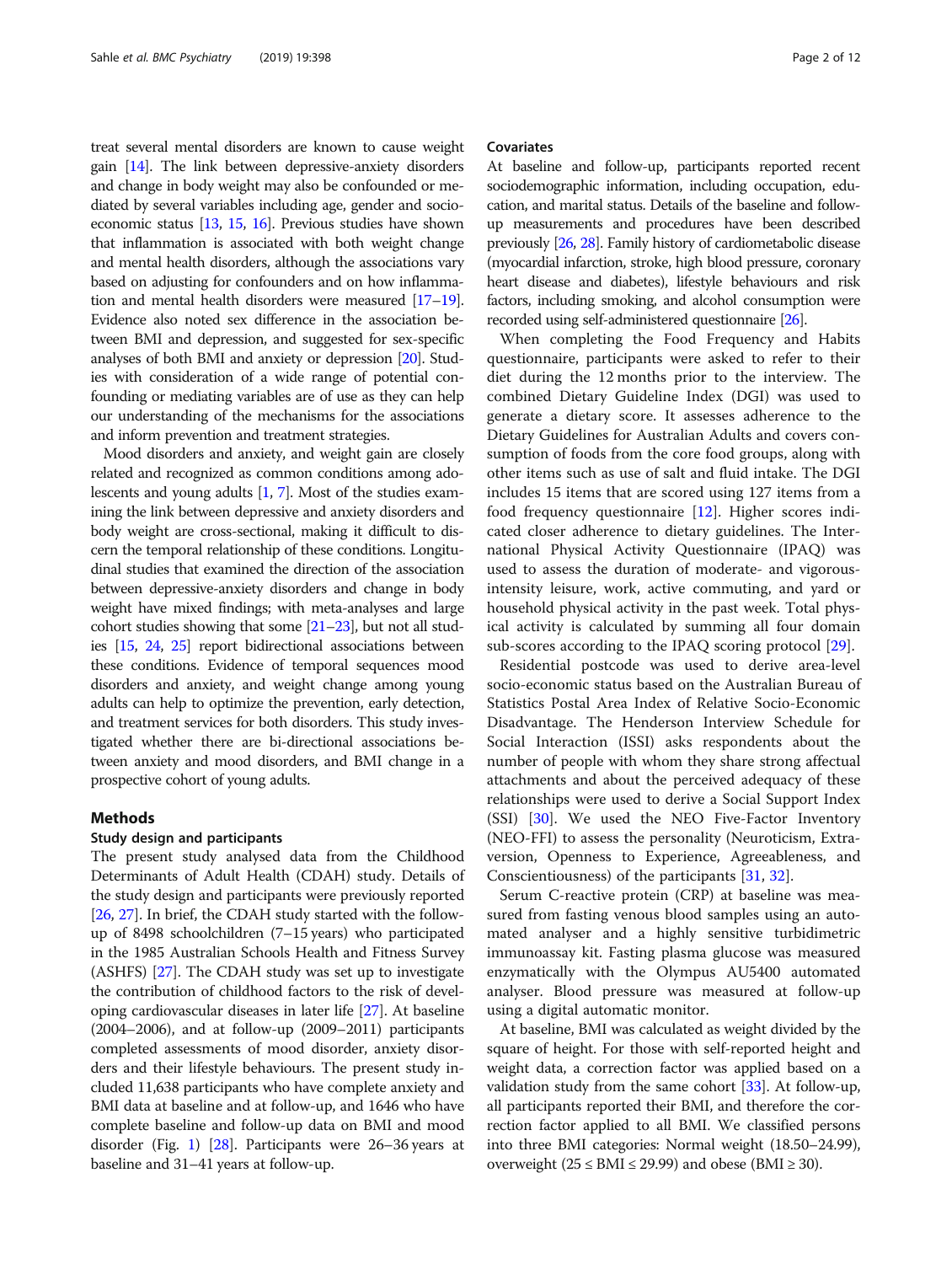<span id="page-2-0"></span>

#### Assessment of anxiety and mood disorders

At follow-up, lifetime history of DSM-IV disorder were obtained from the Composite International Diagnostic Interview (CIDI-Auto 2.1 version) via telephone interview with trained interviewers [\[26\]](#page-10-0).

"Presence of mood disorder history at baseline" was defined as an episode of depression/dysthymia that occurred prior to baseline; and "presence of anxiety history at baseline" as an episode of anxiety that occurred prior to baseline. We categorized those with a diagnosis of mood disorders, or anxiety disorder between baseline and CDAH2 as having 'episode' (first or recurrent events) of these disorders, or having 'first episode' in those without history mood or anxiety disorders who suffered from these disorders for the first time since baseline.

#### Statistical analyses

#### History mood and anxiety disorder predicting BMI change

We used linear regression models to estimate the association of history of mood disorders before baseline and BMI change measured as body mass index (BMI) at follow-up adjusted for potential confounders including BMI at baseline. This method, sometimes known as repeated measures analysis of covariance, is a preferred method for analyses of longitudinal changes with only two time-points [[34](#page-10-0), [35](#page-10-0)]. We used the same approach to examine if history of anxiety disorder predicted subsequent BMI change.

#### BMI at baseline predicting mood and anxiety disorders

We used log-binomial regressions to estimate the relative risks  $(RR) \pm 95\%$  confidence interval  $(CI)$  of baseline BMI (per  $1 \text{ kg/m}^2$ ) on mood and anxiety disorders diagnosed since baseline, while adjusting for potential confounders. Sensitivity analyses were conducted by limiting

these associations to those who had an episode of mood and anxiety disorder diagnosed in the 12 months prior to CDAH2. Approaches to the data analyses and variables included in the base model are given in the Additional file [1](#page-9-0). Both analyses were stratified by sex because of presumed differences in the relationship between BMI and mental health disorders.

In the base model, the associations were adjusted for potential confounders, including age, history of cardiometabolic conditions, social support and duration of follow-up. Other covariates including C-reactive protein, antidepressant use, dietary pattern and lifestyle factors were serially added to the base models to test their potential role as a mediator of the associations. In the linear regression models, the mediation effect was calculated as the difference between the total effect (base model without mediator) and the direct effect (base model with mediator) [\[36](#page-10-0)]. In the log-binomial regressions models, the percentage of excess risk explained by the mediator (PERM) was estimated as a ratio of the difference between the unadjusted (total effect) and the adjusted (direct effect) relative risks, and the unadjusted excess risk (total effect) [[37](#page-10-0)], as:



#### Follow-up and handling of missing data

For the current study, 3965 participants completed questionnaires at baseline about their health behaviours and outcomes, including those who undertook physical measures of the cardiovascular health in clinics ( $n = 2385$ ). At follow-up, 2815 of the eligible sample at baseline completed questionnaires. Out of these, 1646 participants ( $n = 1012$  females) who had complete data on BMI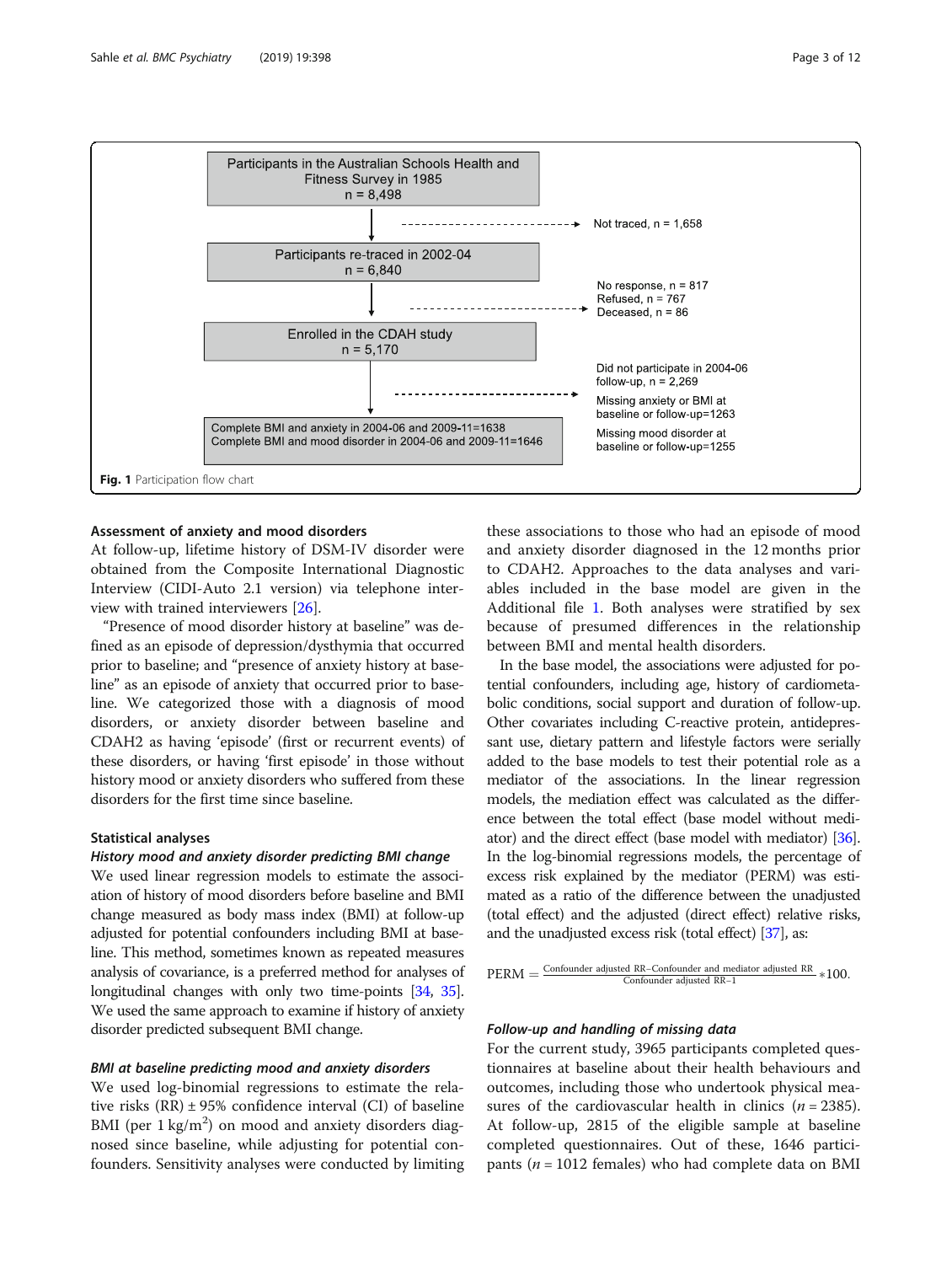and presence of mood disorder history at baseline and at follow-up were included in the analyses of mood disorder and BMI change and vice-versa. The analyses on anxiety and BMI change included 1638 participants (1008 females) who had complete data for those variables at baseline and at follow-up and vice-versa.

For the sample with complete outcome and predictor data as described above, we imputed any missing values of covariates using multiple imputation by chained equations (with 50 estimates). Variables recorded at the original childhood study as well as baseline and follow-up that predicted probability of response were included in the missingness model, including sociodemographics, fitness and health behaviours. We used inverse probability weights for addressing loss from the original ASHFS random sample to the analysis sample. Any observations required for the weights model that were missing were imputed using the imputed datasets, so that a complete set of weights for the analysis sample was available. For each of the fifty imputed datasets a set of weights was derived and applied to the analysis model. The resulting fifty different model estimates were combined using Rubin's rules to get an average point estimate and standard error that reflects variation in the weights and imputed covariates, as well as the individual estimates.

#### Results

Table [1](#page-4-0) presents a summary of participant characteristics. In general, about half of the participants were from low or medium to low socioeconomic status, and nearly half had tertiary education at follow-up. History of heart diseases or diabetes was reported by 16% of males and 10% of females. History of mood and anxiety disorder were nearly twice as common in females as males both at baseline and at follow-up.

#### History of mood disorder and anxiety predicting BMI change

Of the total 634 males and 1012 females who have complete data for BMI and presence of mood disorder history at baseline and at follow-up, 85 (13.4%) males and 229 (22.6%) females had a history of mood disorder at baseline. In males, after adjustment for covariates in the base model, including age, education, family history of cardiometabolic diseases and social support score, history of mood disorder at baseline was associated with an increase in BMI (β = 0.77, 95% CI: 0.14–1.40,  $P = 0.017$ ). Serial adjustment for potential mediators, including smoking status, adherence to DGI, moderate-to-vigorous physical activity reduced the average BMI increase due to history of mood disorder to 0.70 (β = 0.70, 95% CI: 0.01–1.39). This suggests that 0.07 kg/m<sup>2</sup> of the average increase in BMI is mediated by these factors. However, antidepressant use has no effect on the association between history of mood disorder and BMI change (β = 0.77, 95% CI: 0.05–1.49). In males, extra food consumption, moderate or vigorous physical activity, dietary adherence and smoking status appeared to be the strongest mediators (Table [2](#page-6-0)).

Among females, a history of mood disorder was associated with a smaller increase in BMI ( $β = 0.53$ , 95% CI: 0.00–1.06,  $p = 0.048$ ), which was attenuated (β = 0.39, 95% CI: − 0.16-0.95) after further adjustment for participants health behaviours. The full list of the effect of individual covariates on the associations between history of mood disorder and BMI change in males and females is presented in Table [2](#page-6-0).

In the base model, history of anxiety was associated with a non-significant increase in BMI in males ( $\beta$  = 0.16, 95% CI:  $-$  0.45-0.76) and females (β = 0.01, 95% CI: − 0.59-0.61). Further adjustment for potential mediators, including C-reactive protein, antidepressant use, physical activity, diet and smoking did not significantly change the associations between history of anxiety and BMI change in both males ( $β = 0.19$ , 95% CI:  $-0.44 - 0.62$ ) and females (β = 0.16, 95% CI: − 0.48-0.80). The results are presented as Additional file [2.](#page-9-0)

#### Baseline BMI predicting mood and anxiety disorders

In females (RR per kg/m<sup>2</sup>: 1.04, 95% CI: 1.01-1.08), BMI at baseline tended to increase the risk of episode of mood disorder between baseline and follow-up, and mood disorder diagnosed in the 12 months prior to CDAH2 (RR per kg/m<sup>2</sup>: 1.03, 95% CI: 1.00-1.07). Serial adjustment strengthened both the risk of mood disorder (RR per kg/m<sup>2</sup> : 1.07, 95% CI: 1.00–1.15) and risk of mood disorder diagnosed in the 12 months prior to CDAH2 (RR per kg/m<sup>2</sup>: 1.06, 95% CI: 1.00-1.13) (Table [3\)](#page-7-0).

In males, BMI at baseline did not predict the risk of mood disorder (RR per kg/m<sup>2</sup>: 0.97, 95% CI: 0.90-1.04), or mood disorder diagnosed in the 12 months prior to CDAH2 (RR per kg/m<sup>2</sup>: 0.94, 95% CI: 0.86, 1.03) in males. These findings persisted after adjustment for potential mediators including health behaviours, diet and physical activity. In females, adjusting for body weight satisfaction increased the risk of an episode of mood disorder (RR per kg/m<sup>2</sup>: 1.08 95% CI: 1.00-1.16) but not mood disorder diagnosed in the 12 months prior to CDAH2 (RR per kg/m<sup>2</sup>: 1.11 (0.94-1.30). In males, body weight satisfaction was not associated with episode of mood disorder or mood disorder diagnosed in the 12 months prior to CDAH2 (Table [3](#page-7-0)).

After adjusting for confounding factors in the base model, BMI at baseline did not significantly predict episode of anxiety in males (RR per kg/m<sup>2</sup>: 0.96, 95% CI: 0.87-1.07) or females (RR per kg/m<sup>2</sup>: 0.99, 95% CI: 0.94–1.04). Further adjustment for potential mediators,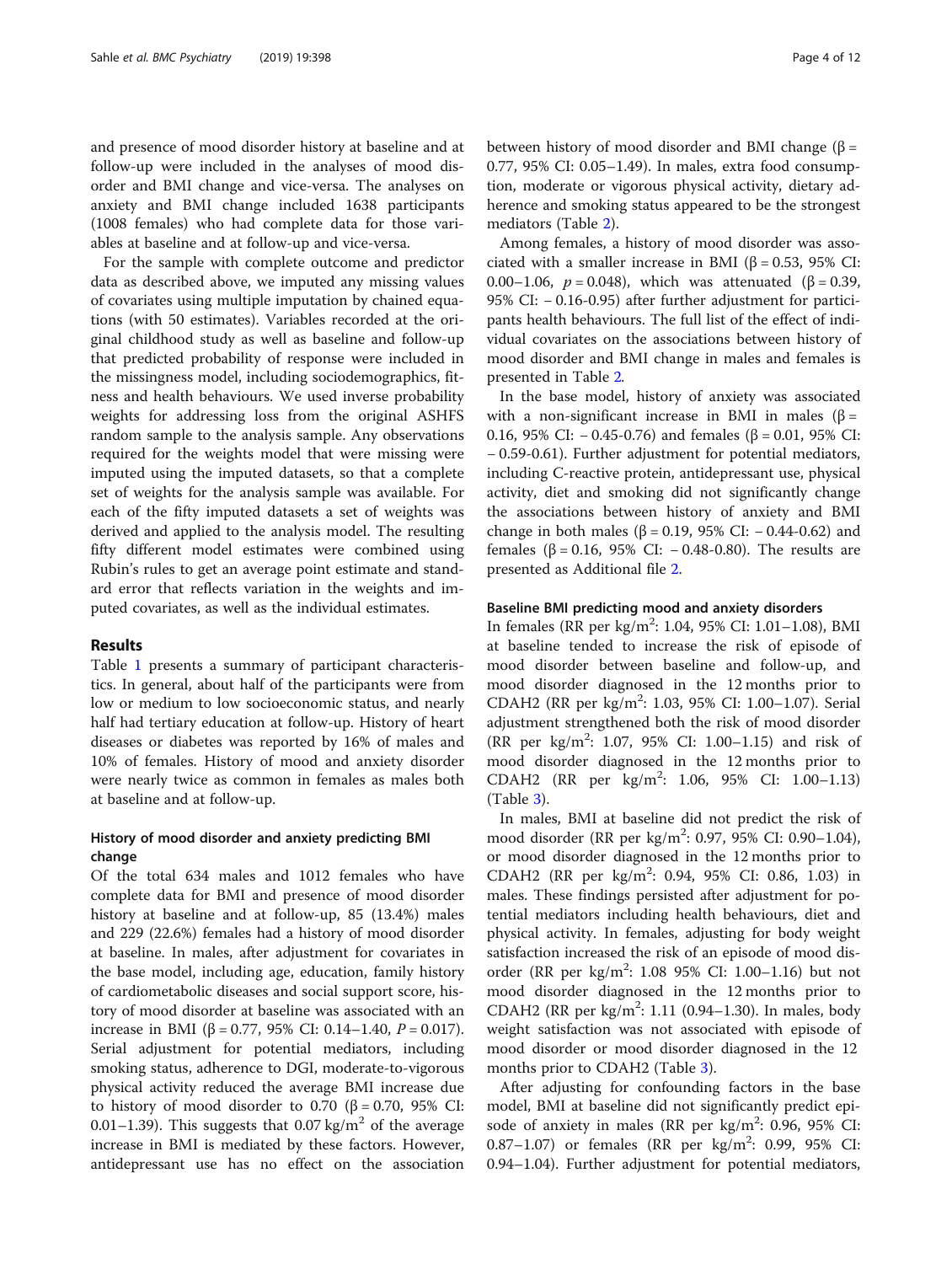## <span id="page-4-0"></span>Table 1 Characteristics of the study participants included in the analyses

| Variables                                                       | Mood disorder before baseline<br>predicting BMI ( $n = 1646$ ) <sup>#</sup> |                         | Anxiety before baseline predicting<br>BMI $(n = 1638)^{n}$ |                    |
|-----------------------------------------------------------------|-----------------------------------------------------------------------------|-------------------------|------------------------------------------------------------|--------------------|
|                                                                 | Men $(n = 634)$                                                             | Women $(n = 1012)$      | Men $(n = 630)$                                            | Women $(n = 1008)$ |
| Age, years                                                      | $31.9 \pm 2.6$                                                              | $31.6 \pm 2.7$          | $31.9 \pm 2.6$                                             | $31.6 \pm 2.7$     |
| Education                                                       |                                                                             |                         |                                                            |                    |
| Tertiary                                                        | 282 (44.7)                                                                  | 520 (51.8)              | 280 (44.7)                                                 | 517 (51.8)         |
| Vocational                                                      | 235 (37.2)                                                                  | 269 (26.8)              | 234 (37.3)                                                 | 268 (26.8)         |
| School only                                                     | 114(18.1)                                                                   | 214(21.3)               | 113 (18.0)                                                 | 214 (21.4)         |
| Socio-economic quartile                                         |                                                                             |                         |                                                            |                    |
| High                                                            | 742 (23.2)                                                                  | 748 (24.1)              | 134 (26.2)                                                 | 211(27.1)          |
| Med-high                                                        | 914 (28.6)                                                                  | 886 (28.6)              | 141 ()27.6                                                 | 209 (26.9)         |
| Med-low                                                         | 1230 (38.5)                                                                 | 1197 (38.6)             | 196 (38.4)                                                 | 314 (40.4)         |
| Low                                                             | 310 (9.7)                                                                   | 272 (8.8)               | 40(7.8)                                                    | 44 (5.7)           |
| Smoking                                                         |                                                                             |                         |                                                            |                    |
| Never                                                           | 385 (61.0)                                                                  | 582 (57.6)              | 384 (61.2)                                                 | 580 (57.6)         |
| Former                                                          | 141 (22.4)                                                                  | 295 (29.2)              | 140 (22.3)                                                 | 294 (29.2)         |
| Current                                                         | 105 (16.6)                                                                  | 134 (13.2)              | 103 (16.4)                                                 | 133 (13.2)         |
| Change in marital status since baseline                         |                                                                             |                         |                                                            |                    |
| Never married                                                   | 160(14.1)                                                                   | 179 (11.5)              | 75 (13.0)                                                  | 116(12.5)          |
| Become married/defacto                                          | 179 (15.7)                                                                  | 170 (10.9)              | 99 (17.2)                                                  | 75 (8.1)           |
| Stayed married                                                  | 741 (65.1)                                                                  | 1097 (70.4)             | 381 (66.0)                                                 | 674 (72.7)         |
| Became divorced/widowed                                         | 32(2.8)                                                                     | 56 (3.6)                | 10(1.7)                                                    | 29(3.1)            |
| Stayed separated/widowed                                        | 8(0.7)                                                                      | 24 (1.5)                | 4(0.7)                                                     | 13(1.4)            |
| Parental status since baseline                                  |                                                                             |                         |                                                            |                    |
| No children                                                     | 436 (34.60)                                                                 | 484 (28.2)              | 206 (40.0)                                                 | 265 (27.2)         |
| First child born                                                | 315 (25.0)                                                                  | 326 (19.0)              | 164(27.1)                                                  | 185 (19.0)         |
| Additional children born                                        | 235 (18.7)                                                                  | 359 (20.9)              | 110(18.2)                                                  | 214 (22.0)         |
| Same number of children                                         | 274 (21.8)                                                                  | 548 (31.9)              | 126 (20.8)                                                 | 311 (31.9)         |
| Body mass index ( $kg/m2$ )                                     | $26.6+ 4.4$                                                                 | $25.5 \pm 5.7$          | $26.6 \pm 4.5$                                             | $25.5 \pm 5.7$     |
| History of CVD or diabetes                                      | 83 (16.0)                                                                   | 83(9.9)                 | 83 (16.1)                                                  | 83 (10.0)          |
| Social support index                                            | $N = 543, 61.2 \pm 8.0$                                                     | $N = 872, 62.5 \pm 7.1$ | $61.3 \pm 8.0$                                             | $62.6 \pm 7.1$     |
| Total healthy lifestyle score                                   | $2.2 \pm 1.8$                                                               | $2.2 \pm 1.7$           |                                                            |                    |
| SF-12 physical component score                                  | $53.7 \pm 6.4$                                                              | $53.2 \pm 7.6$          | $53.7 \pm 7.5$                                             | $53.3 \pm 7.5$     |
| Total diet score                                                | $99.7 \pm 19.1$                                                             | $107.9 \pm 17.4$        | $99.8 \pm 19.2$                                            | $107.8 \pm 17.4$   |
| Anxiety before baseline                                         | 77 (12.0)                                                                   | 210 (19.1)              | 76 (12.1)                                                  | 195 (19.4)         |
| Mood disorder before baseline                                   | 85 (13.4)                                                                   | 229 (22.6)              | 85 (13.5)                                                  | 226 (22.4)         |
| Lifetime depression (at CDAH2)                                  |                                                                             |                         |                                                            |                    |
| Never                                                           | 521 (82.2)                                                                  | 710 (70.2)              | 532 (84.4)                                                 | 751 (74.5)         |
| History                                                         | 30(4.7)                                                                     | 102(10.1)               | 16(2.5)                                                    | 27(2.7)            |
| Recurrent                                                       | 55 (8.7)                                                                    | 127 (12.6)              | 60 (9.5)                                                   | 168(16.7)          |
| Incident                                                        | 28 (4.4)                                                                    | 73 (7.2)                | 22(3.5)                                                    | 62(6.5)            |
| Mood disorder 12 months prior to CDAH2 (incident and recurrent) | 40(6.3)                                                                     | 92(9.1)                 | 40(6.3)                                                    | 91(9.0)            |
| Lifetime anxiety (at CDAH2)                                     |                                                                             |                         |                                                            |                    |
| Never                                                           | 532 (84.4)                                                                  | 751(74.5)               | 517(82.1)                                                  | 709 (70.3)         |
| History                                                         | 16(2.5)                                                                     | 27(2.7)                 | 30(4.8)                                                    | 100 (9.9)          |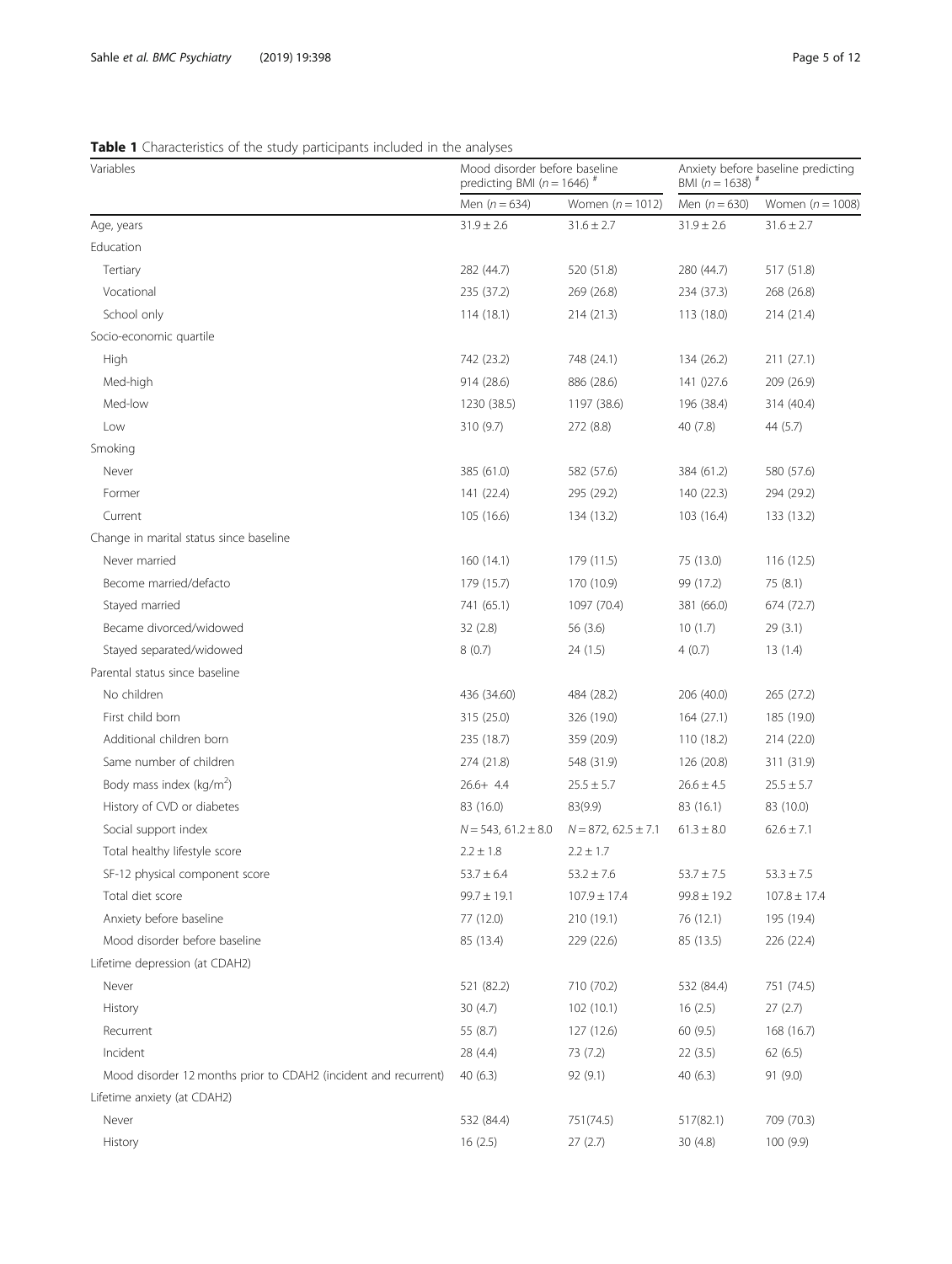| Variables                                                 | Mood disorder before baseline<br>predicting BMI ( $n = 1646$ ) <sup>#</sup> |                    | Anxiety before baseline predicting<br>BMI $(n = 1638)^{H}$ |                    |
|-----------------------------------------------------------|-----------------------------------------------------------------------------|--------------------|------------------------------------------------------------|--------------------|
|                                                           | Men $(n = 634)$                                                             | Women $(n = 1012)$ | Men $(n = 630)$                                            | Women $(n = 1008)$ |
| Recurrent                                                 | 60(9.5)                                                                     | 168 (16.7)         | 55 (8.7)                                                   | 126 (12.5)         |
| Incident                                                  | 22(3.5)                                                                     | 62(6.2)            | 28(4.4)                                                    | 73 (7.2)           |
| Anxiety 12 months prior to CDAH2 (incident and recurrent) | 47(7.5)                                                                     | 141 (14.0)         | 47(8.1)                                                    | 141 (15.8)         |

Table 1 Characteristics of the study participants included in the analyses (Continued)

N (%) Mean ± standard deviation, CDAH Childhood Determinants of Adult Health, CVD Cardiovascular diseases (Myocardial infarction, stroke, coronary heart disease, high blood pressure), SF-12 Short Form 12, a health-related quality of life instrument

including body weight satisfaction, did not significantly change the associations between baseline BMI and episode of anxiety in both males (RR per  $\text{kg/m}^2$ : 1.07, 95%CI: 0.76-1.50) and females (RR per kg/m<sup>2</sup>: 1.00, 95%CI: 0.93–1.09). The finding of no significant association between baseline BMI and episode of anxiety did not change when the analyses was limited to those diagnosed with anxiety in the previous 12 months of the CDAH2 in both males and females. The results are presented as Additional file [3](#page-9-0).

#### **Discussion**

This study of a cohort of young adults did not find a bidirectional relationship between anxiety and mood disorders and BMI. A history of mood disorder was significantly associated with an increase in BMI in males, while higher BMI at baseline was related to higher risk of mood disorders in females. These associations were mediated by dietary pattern and lifestyle factors, suggesting that health behaviour interventions may promote both physical and mental wellbeing. There was no significant association between history of anxiety and subsequent change in BMI or vice versa in both males and females.

#### Association between BMI and mood disorder

This study adds to the relatively small number of prospective studies examining the temporal relationship between mood and anxiety disorders and change in BMI while controlling for the mediation effects of a wide range of variables. It is one of few studies to examine the effect of a wide range of potential confounding or mediating variables on these associations. While a bidirectional association between anxiety and BMI change is rarely reported, evidence regarding bidirectional association between mood disorder and BMI change is inconsistent [[23,](#page-10-0) [24](#page-10-0), [38](#page-10-0)]. There are several possible reasons for the inconsistent results among the studies including variation in the populations studied in terms of age at onset, duration of episodes, duration of study follow-up, method of mental disorder assessment, and severity of these disorders [\[21](#page-10-0), [39](#page-10-0), [40](#page-10-0)]. Recent evidence suggest that the unfavourable effect of depression on development of weight gain and the effect of weight gain on development of depression may be reinforced by follow-up time,

suggesting that the associations between these disorders may be less apparent in studies with short follow-up [[21\]](#page-10-0). Mood disorders with onset at younger ages tend to have a more unfavourable course and are associated with greater comorbidity than those with a late-onset [\[39](#page-10-0)]. Previous studies have also shown that younger adults are more likely to seek care for their mental illness, reducing the duration of an episode and recurrence rates [[40](#page-10-0)–[42](#page-10-0)], onset of mood disorder-related unhealthy lifestyle and comorbid conditions [[40,](#page-10-0) [42\]](#page-10-0).

The positive association between history of mood disorder and subsequent increase in BMI in males is consistent with the findings of some studies [\[43](#page-10-0), [44\]](#page-10-0). The increase in BMI among males attributed to mood disorder is relatively small, although it could be a clinically significant increase in light of the wide range of adverse health effects with even a small increase in BMI above the normal range. For example, a one-  $kg/m<sup>2</sup>$  increase in BMI raises heart failure risk by 17% [\[45](#page-10-0)], and type 2 diabetes by 15 and 11% in men and women, respectively, independent of subsequent weight changes [[46\]](#page-10-0).

There could be several explanations for our findings that the association between history of disorder and BMI was weaker in females than in males. Firstly, the statistical power to detect association is reduced due to variation introduced when applying methods to address large scale attrition in this cohort. The effect size estimate for females is smaller than that for males. This might be explained by the fact that females are more likely to report mental health disorders and seek mental health services [[41](#page-10-0)], which may improve their quality of life and response to mood disorders [\[47\]](#page-10-0). According to the 2007 Australian health survey, more women (41%) with a 12-month mental disorder accessed services for mental health problems than men (28%) [\[48\]](#page-10-0). In the UK, more than 750,000 people were referred for counselling for anxiety and depression in 2012–2013, of whom 62% were women  $[41]$  $[41]$  $[41]$ . Women also tend to have a better coping strategies and favourable outcomes than men, which could possibly attenuate the potential BMI increase among women with history of mood disorder [[49](#page-10-0), [50](#page-10-0)]. In addition, evidence shows that depression-related unhealthy lifestyles, which in turn could lead to BMI change, are more common in males than in females [\[51\]](#page-10-0).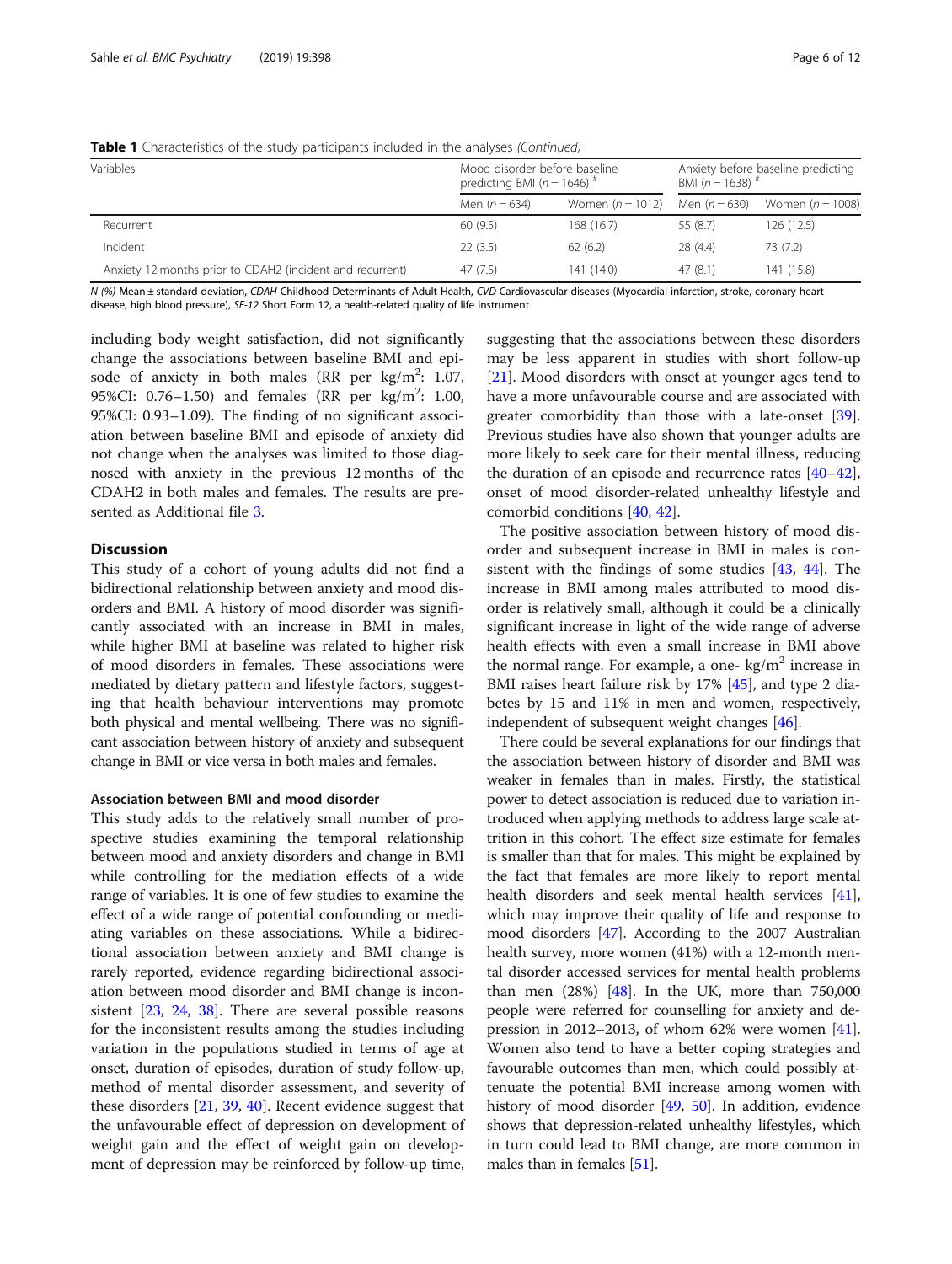### <span id="page-6-0"></span>Table 2 Association between history of mood disorders before baseline and BMI at follow-up

| Variables                              | $\beta$ (95% CI) after inclusion of potential mediators or confounders <sup>a</sup> | Total mediated effect    |
|----------------------------------------|-------------------------------------------------------------------------------------|--------------------------|
| Males                                  |                                                                                     |                          |
| Baseline measurements                  |                                                                                     |                          |
| Base model                             | $0.77$ $(0.14 - 1.40)$                                                              | $\overline{\phantom{0}}$ |
| C-reactive protein                     | $0.67$ ( $-0.02 - 1.37$ )                                                           | 0.10                     |
| Moderate or vigorous physical activity | $0.85(0.14 - 1.56)$                                                                 | $-0.08$                  |
| Steps per day                          | $0.72$ $(0.03 - 1.42)$                                                              | 0.05                     |
| Dietary adherence                      | $0.70(0.01 - 1.39)$                                                                 | 0.07                     |
| Dietary guideline index                | $0.71(0.02 - 1.4)$                                                                  | 0.06                     |
| Extra food consumption                 | $0.88(0.11 - 1.64)$                                                                 | $-0.11$                  |
| Takeaway food consumption              | $0.70(0.01 - 1.39)$                                                                 | 0.07                     |
| Antidepressant use                     | $0.77$ $(0.05 - 1.49)$                                                              | $\circ$                  |
| Smoking status                         | $0.70$ $(0.02 - 1.38)$                                                              | 0.07                     |
| Additional follow-up variables         |                                                                                     |                          |
| Moderate or vigorous physical activity | $0.70(0.00 - 1.40)$                                                                 | 0.07                     |
| Steps per day                          | $0.68$ $(-0.01 - 1.40)$                                                             | 0.09                     |
| Dietary guideline index                | $0.71(0.01 - 1.40)$                                                                 | 0.06                     |
| Dietary adherence                      | $0.71$ $(0.02 - 1.40)$                                                              | 0.06                     |
| Change between baseline and follow-up  |                                                                                     |                          |
| Change in steps per day                | $0.68$ ( $-0.02-1.38$ )                                                             | 0.09                     |
| Change in smoking status               | $0.72$ $(0.04 - 1.39)$                                                              | 0.05                     |
| Change in dietary Guideline Index      | $0.70(0.01 - 1.39)$                                                                 | 0.07                     |
| Full model                             | $0.70(0.01 - 1.39)$                                                                 | 0.07                     |
| Females                                |                                                                                     |                          |
| Baseline measurements                  |                                                                                     |                          |
| Base model                             | $0.53$ $(0.00, 1.06)$                                                               | ۳                        |
| C-reactive protein                     | $0.41 (-0.14, 0.96)$                                                                | 0.12                     |
| Moderate or vigorous physical activity | $0.41 (-0.15, 0.96)$                                                                | 0.12                     |
| Steps per day                          | $0.41 (-0.14, 0.97)$                                                                | 0.12                     |
| Dietary adherence                      | $0.40 (-0.15, 0.95)$                                                                | 0.13                     |
| Dietary Guideline Index                | $0.40 (-0.15, 0.95)$                                                                | 0.13                     |
| Extra food consumption                 | 0.59(0.02, 1.16)                                                                    | $-0.06$                  |
| Takeaway food consumption              | $0.41 (-0.14, 0.96)$                                                                | 0.12                     |
| Antidepressant use                     | $0.46 (-0.16, 1.07)$                                                                | 0.07                     |
| Smoking status                         | $0.39$ ( $-0.17,0.95$ )                                                             | 0.14                     |
| Additional follow-up variables         |                                                                                     |                          |
| Moderate or vigorous physical activity | $0.40 (-0.15, 0.95)$                                                                | 0.13                     |
| Steps per day                          | $0.34 (-0.21, 0.90)$                                                                | 0.19                     |
| Dietary Guideline Index                | $0.40 (-0.15, 0.95)$                                                                | 0.13                     |
| Dietary adherence                      | $0.40 (-0.15, 0.96)$                                                                | 0.13                     |
| Change between baseline and follow-up  |                                                                                     |                          |
| Change in steps per day                | $0.39 (-0.16, 0.94)$                                                                | 0.14                     |
| Change in smoking status               | $0.44 (-0.11, 0.99)$                                                                | 0.09                     |
| Change in dietary Guideline Index      | $0.39$ (-0.16,0.95)                                                                 | 0.14                     |
| Full model                             | $0.39$ (-0.16,0.95)                                                                 | 0.14                     |

Base model includes: Baseline BMI (kg/m2), age, education, duration of follow-up, history of cardiometabolic disease, Social Support index, physical activity, self-reported physical health status and extraversion<br><sup>a</sup>Covariates, associated with mood disorder based on a univariate models (at p < 0.1) were added one at a time to the base model to test for mediating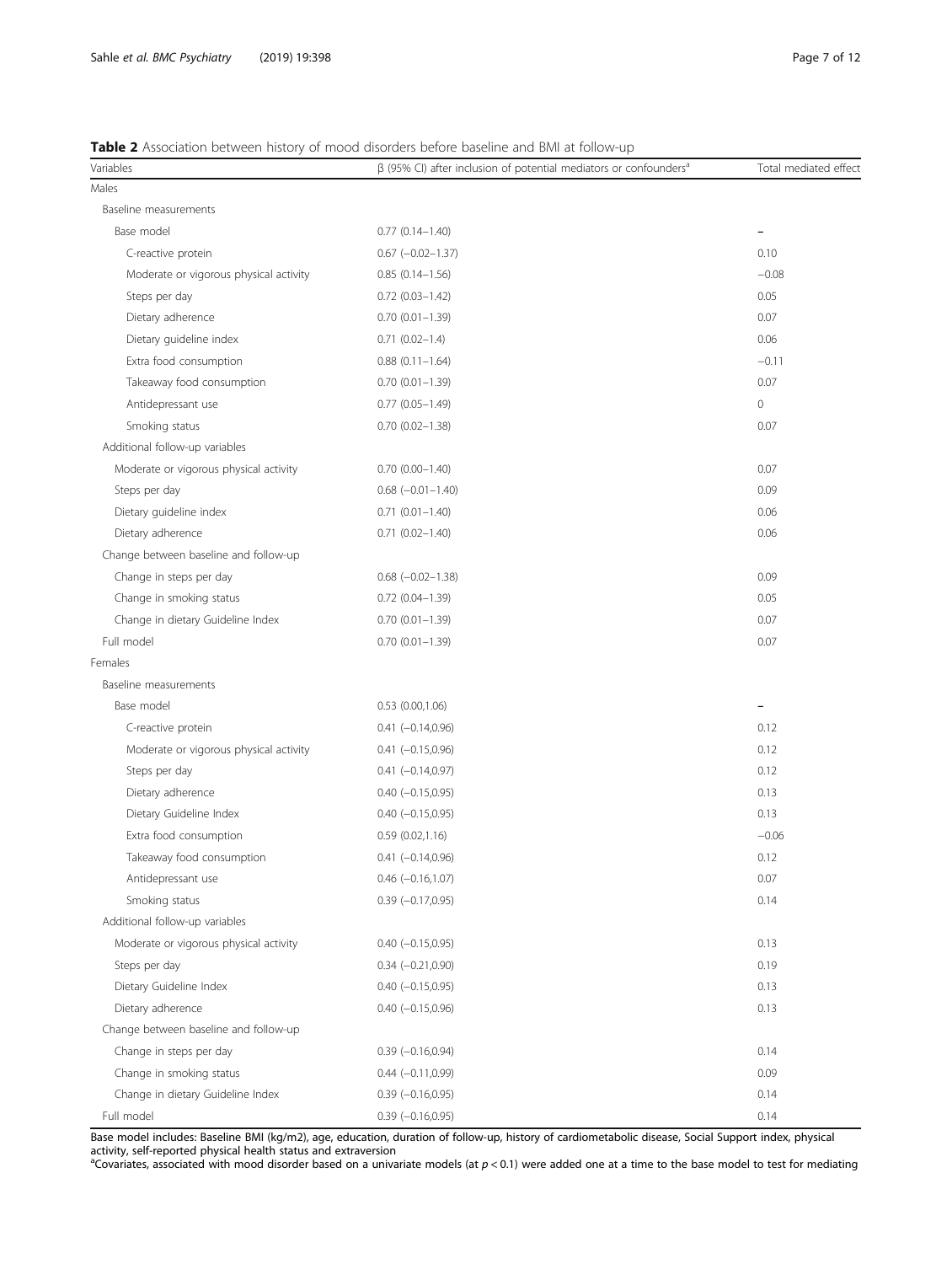| Variables                                              | Episode of mood disorder since baseline PERM<br>(vs. those with no history) |          | Episode of mood disorder 12 leading to CDAH2 PERM<br>(vs those with no history) |              |  |
|--------------------------------------------------------|-----------------------------------------------------------------------------|----------|---------------------------------------------------------------------------------|--------------|--|
|                                                        | Adjusted RR (95% CI) after inclusion<br>of covariate                        |          | Adjusted RR (95% CI) after inclusion of covariate                               |              |  |
| Males                                                  |                                                                             |          |                                                                                 |              |  |
| Base model                                             | 0.97(0.90, 1.04)                                                            |          | 0.94(0.86, 1.03)                                                                |              |  |
| C-reactive protein                                     | 0.94(0.82,1.08)                                                             | $-100$   | 0.92(0.84, 1.02)                                                                | $-33.3$      |  |
| Dietary guideline index                                | 0.95(0.87,1.03)                                                             | $-66.7$  | 0.94(0.85,1.03)                                                                 | $\circ$      |  |
| Antidepressant use                                     | 0.92(0.83, 1.03)                                                            |          | $-166.7$ 0.94 (0.85,1.04)                                                       | $\mathbf{0}$ |  |
| Smoking status                                         | 0.94(0.86, 1.03)                                                            | 100      | 0.94(0.85, 1.04)                                                                | 0            |  |
| Fibrinogen                                             | 0.91(0.88, 1.06)                                                            | 200      | 0.94(0.85, 1.04)                                                                | $\Omega$     |  |
| Moderate or vigorous physical<br>activity              | 0.88(0.68, 1.12)                                                            | 300      | $0.88$ $(0.72, 1.07)$                                                           | $-100$       |  |
| Steps per day                                          | 0.89(0.69,1.15)                                                             | $-266.7$ | 0.88(0.72,1.08)                                                                 | $-100$       |  |
| Extra food consumption                                 | 0.94(0.83,1.07)                                                             | $-100$   | 0.94(0.85, 1.04)                                                                | 0            |  |
| Smoking status at follow-up                            | $0.92$ $(0.81 - 1.06)$                                                      | $-166.7$ | 0.87(0.72,1.07)                                                                 | 116.7        |  |
| Moderate or vigorous physical<br>activity              | $0.88$ $(0.64, 1.20)$                                                       | 300      | $0.86$ $(0.70, 1.06)$                                                           | 133.3        |  |
| Dietary guideline index                                | $0.94(0.80 - 1.09)$                                                         | $-100$   | $0.93(8.83 - 1.04)$                                                             | $-16.7$      |  |
| Weight satisfaction                                    | 0.90(0.76, 1.08)                                                            |          | $-233.0$ 0.92 (0.80,1.07)                                                       | $-33.3$      |  |
| Dietary adherence                                      | 0.86(0.61, 1.21)                                                            |          | $-366.0$ 0.87 (0.70,1.09)                                                       | $-116.7$     |  |
| Takeaway food consumption                              | 0.93(0.78,1.11)                                                             | $-133.3$ | 0.93(0.83, 1.04)                                                                | $-16.7$      |  |
| Full model                                             | 0.93(0.78,1.11)                                                             | $-133.3$ | 0.93(0.83, 1.04)                                                                | $-16.7$      |  |
| Females                                                |                                                                             |          |                                                                                 |              |  |
| Base model                                             | 1.04 (1.01,1.08)                                                            |          | 1.03 (1.00,1.07)                                                                |              |  |
| C-reactive protein                                     | 1.09(1.01, 1.17)                                                            |          | $-125.0$ 1.06 (1.03,1.11)                                                       | $-100$       |  |
| Dietary guideline index                                | 1.05(1.00, 1.11)                                                            | $-25.0$  | 1.06 (1.02,1.10)                                                                | $-100$       |  |
| Antidepressant use                                     | 1.06(0.99,1.14)                                                             | $-50.0$  | 1.07(1.02,1.12)                                                                 | $-133.3$     |  |
| Smoking status                                         | 1.07(1.02, 1.13)                                                            | $-75.0$  | 1.06(1.02,1.10)                                                                 | $-100$       |  |
| Fibrinogen                                             | $1.13(0.98 - 1.30)$                                                         | $-225$   | $1.06(1.01 - 1.11)$                                                             | $-100$       |  |
| Moderate or vigorous physical<br>activity              | 1.13 (0.98,1.30)                                                            | $-225$   | 1.12(1.02, 1.23)                                                                | $-300$       |  |
| Steps per day                                          | 1.15 (0.99,1.33)                                                            | 275      | 1.13 (1.00,1.28)                                                                | 333.3        |  |
| Extra food consumption                                 | 1.07(1.00, 1.15)                                                            | $-75.0$  | 1.06 (1.00,1.13)                                                                | $-100$       |  |
| Smoking status at follow-up                            | $1.06(0.99 - 1.14)$                                                         | $-50.0$  | 1.12 (1.02,1.23)                                                                | $-300$       |  |
| Moderate or vigorous physical<br>activity at follow-up | 1.06(0.99,1.14)                                                             | $-50.0$  | 1.06(1.01, 1.11)                                                                | $-100$       |  |
| Dietary quideline index at<br>follow-up                | 1.13 (0.98-1.30)                                                            | $-225.0$ | $1.13(1.02 - 1.24)$                                                             | $-333.3$     |  |
| Weight satisfaction                                    | 1.08(1.00, 1.16)                                                            | $-100$   | 1.11 (0.94,1.30)                                                                | 266.7        |  |
| Dietary adherence                                      | 1.15 (0.99,1.33)                                                            |          | $-275.0$ 1.07 (1.00,1.13)                                                       | $-133.3$     |  |
| Takeaway food consumption                              | 1.07(1.00, 1.15)                                                            | $-75.0$  | 1.06(1.00, 1.13)                                                                | $-100$       |  |
| Full model                                             | 1.07(1.00, 1.15)                                                            | $-75.0$  | 1.06(1.00, 1.13)                                                                | $-100$       |  |

<span id="page-7-0"></span>Table 3 Effect of potential confounders or mediators on the associations between BMI at baseline and episode of mood disorder

RR relative risk, CI confidence interval, Base model adjusted for: Age, education, duration of follow-up, marital status, self-reported physical health status, history of cardiometabolic diseases, and use of oral contraceptive (in women), PERM percentage of excess risk explained by the mediator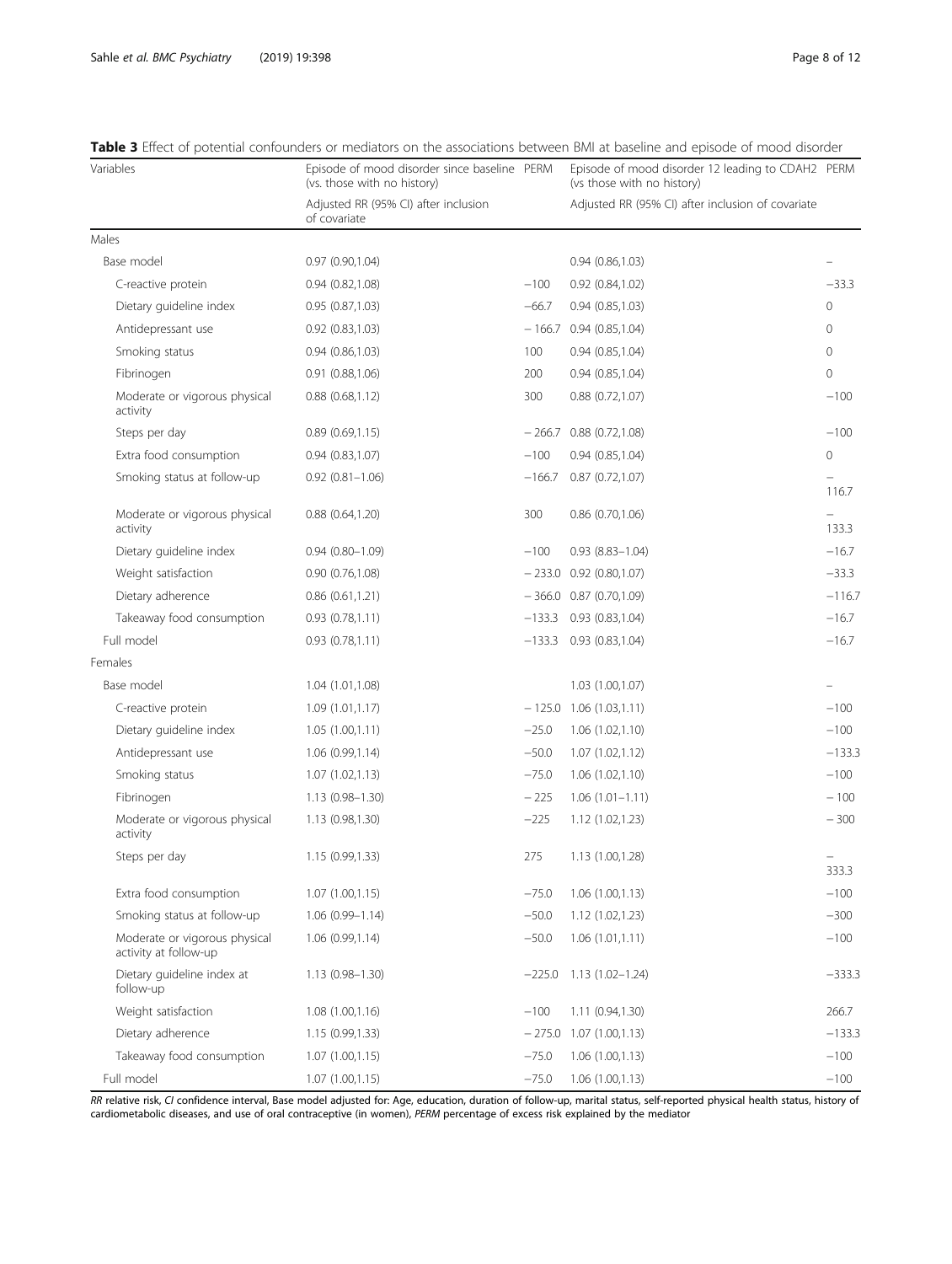We found that the association between baseline BMI and elevated risk of mood disorder was limited to females. This is consistent with findings from previous studies, which have demonstrated a relationship between BMI and subsequent risk of mood disorder in females but not in males [\[52](#page-10-0), [53](#page-10-0)]. A longitudinal study of 4410 participants in the US found that overweight in adolescence was associated with higher odds of developing depressive symptoms (odds ratio:1.74) in later adulthood in females, but not in males [\[53\]](#page-10-0). One possible explanation is that, in women, higher BMI is related with negative body image perception and satisfaction, which in turn, is associated with higher risk of mood disorders [[54\]](#page-10-0). According to previous studies, weight dissatisfaction is both common and has stronger effect on depression in middle-aged than in younger adults [\[55](#page-10-0), [56](#page-10-0)].

Our findings on the mediating role of dietary pattern and health behaviours, for mood disorder and BMI, are consistent with the common factors associated with both conditions. Studies suggest that people living with mental health disorders are significantly more likely to engage in low levels of physical activity, more likely to smoke cigarettes and have poor diet quality [\[57,](#page-10-0) [58](#page-10-0)], which in turn are known to increase the risk of weight gain. On the other hand, weight gain increases risk of declining physical activity and diet quality over time [[59\]](#page-10-0). Furthermore, increase in body weight has been shown to activate chronic low-grade inflammation and low-grade systemic inflammation contributes to the development of mental disorders [\[60,](#page-10-0) [61](#page-10-0)]. From a public health point of view, the mediating effect of physical activity and dietary patterns on the risk of BMI and mood disorder suggest that interventions targeting these risk factors may not only promote physical health but also improve mental health.

#### Association between BMI and anxiety

The finding that history of anxiety was not associated with subsequent changes in BMI and vice-versa, is consistent with reports from previous studies [\[62](#page-10-0)–[64\]](#page-10-0), although positive associations have also been reported [[38](#page-10-0), [65,](#page-10-0) [66\]](#page-11-0). The reasons why previous studies have been inconsistent regarding the association between anxiety and change in BMI are not clear. One possible explanation could be the heterogeneity among the studies in terms of duration of follow-up, participant characteristics, and confounding variables. One previous study suggest that the association between depression and weight gain increases with increasing duration of follow-up, which could also be the case for anxiety [\[21\]](#page-10-0). Some of the studies that reported a positive association between weight or BMI and anxiety had longer duration of follow-up (up to 10 to 20 years) [[38,](#page-10-0) [65\]](#page-10-0). Race may also play a role in the association between anxiety and weight gain. A population-based study among 103,557 residents of Olmsted County, Minnesota found that anxiety was significantly associated with obesity in Blacks but not in Asian or Hispanic groups [[67\]](#page-11-0). However, data on race was not collected in our study, however, the majority of participants in the current study were Caucasian.

This study has some limitations. First, there was a substantial loss to follow-up from the original ASHFS random sample to the analysis sample. Study participants included in the present analyses were more likely to be employed, educated beyond high school, and have a healthier lifestyle [[28](#page-10-0)]. However, inverse probability weighting, including variables that predicted non-response, was applied to minimize the effect of selection bias due to loss to followup. Participants were young-adults, and application of the findings to older populations in the community may be limited. Due to self-reporting, some misclassification of anxiety or mood disorder and under or over estimation of body weight is inevitable. However, both misclassification and under or over reporting are probably non-differential across the different study outcomes. Controlling for the confounding effect in the analyses may not entirely remove the confounding effect of some variables, such as diet and physical activity, which might have been measured without sufficient accuracy. Adjusting for change in predictor variables from baseline to follow-up may have potentially introduced reverse causation bias. However, the conclusions were consistent when the outcomes were BMI recorded at last follow-up and anxiety and mood disorder in the last 12 months. Furthermore, the multipletesting issue may also be a limitation of this study. A substantial proportion of the participants were overweight or obese at baseline [[33](#page-10-0)], which might have underestimated the change in BMI attributed to anxiety or mood disorders. Although correction for self-reporting error has been applied, the use of self-reported height and weight in some participants may have resulted in under-reporting of BMI.

Strengths of this study include its well-characterized cohort of younger adults, its use of adequate sample size, and its exploration of the mediation and confounding effect of a wide range of variables. Both lifestyle-related risk factors, and anxiety and mood disorders were measured using standardised data collection tools commonly used for epidemiological studies. The fact that the participants were younger individuals means that the findings are less likely to be confounded by chronic conditions. The findings were consistent when the analyses were restricted to those who have recent episode of anxiety or mood disorders.

#### Conclusions

In a cohort of young adults, mood disorder before baseline is associated with elevated BMI in males, while baseline BMI increased the risk of developing mood disorder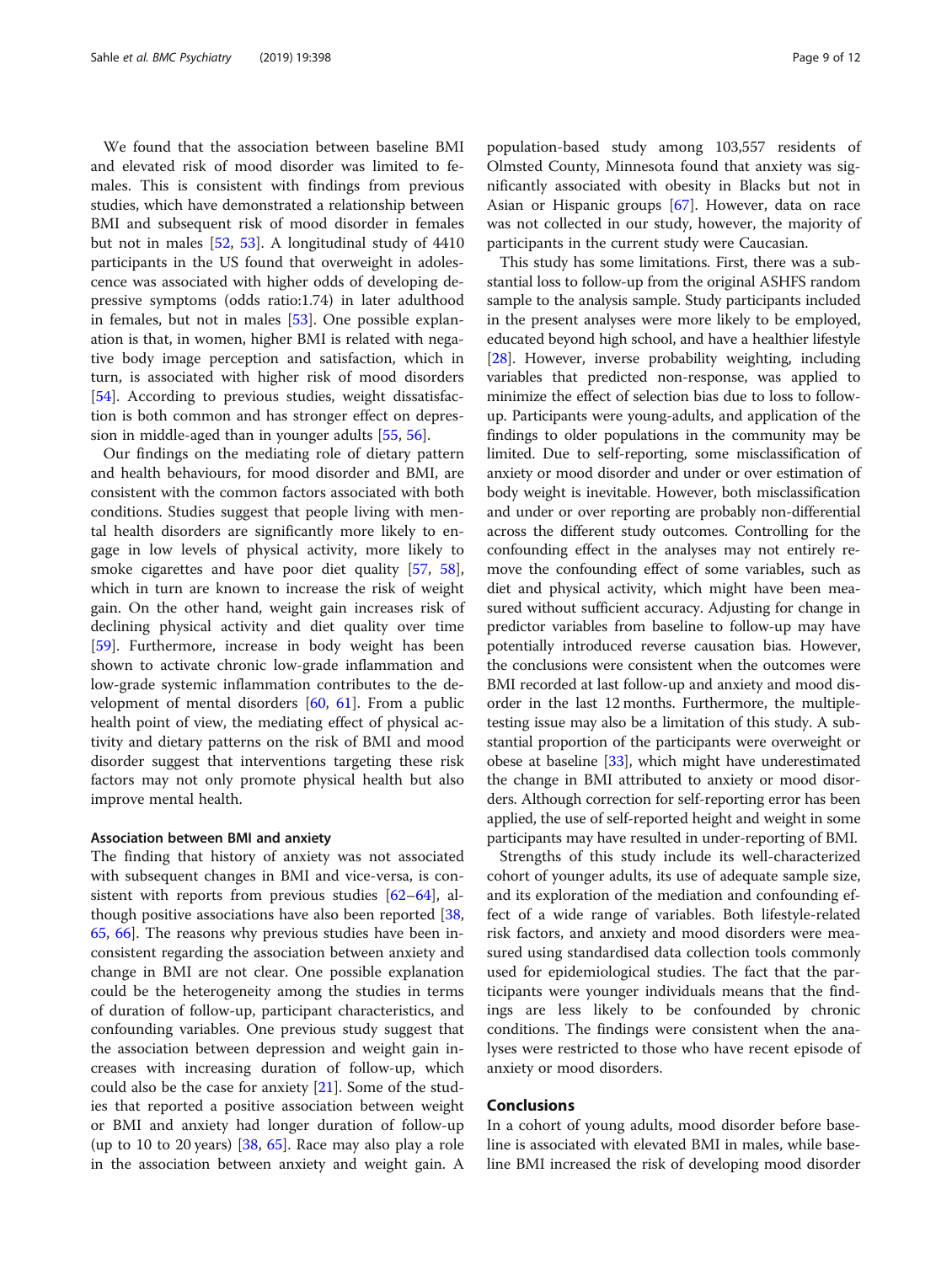<span id="page-9-0"></span>only in females. These associations were mediated by dietary pattern and lifestyle factors, suggesting that interventions promoting healthy lifestyle could contribute to reducing increase in BMI associated with mood disorder in males, and excess risk of mood disorder associated with BMI in females. There was no significant association between history of anxiety and subsequent change in BMI or vice versa in both males and females.

#### Supplementary information

Supplementary information accompanies this paper at [https://doi.org/10.](https://doi.org/10.1186/s12888-019-2385-z) [1186/s12888-019-2385-z](https://doi.org/10.1186/s12888-019-2385-z).

Additional file 1. Approaches to the data analyses.

Additional file 2. Effect of potential confounders or mediators on the associations between anxiety before baseline and weight at follow-up.

Additional file 3. Effect of potential confounders or mediators on the associations between BMI at baseline and episode of anxiety.

#### Abbreviations

BMI: body mass index (kg/m2); CDAH: Childhood Determinants of Adult Health

#### Acknowledgments

We gratefully acknowledge the CDAH study project manager Ms. Marita Dalton. We thank the study sponsors for their assistance including Target and Asics that provided gifts for study participants, and Sanitarium, that provided food items consumed during study clinics. The sponsors had no role in the study design, conduct, analysis or reporting of results.

#### Authors' contributions

BWS contributed to data analyses, interpretation, and drafting of the manuscript. MB contributed to data analyses, and interpretation. SG designed the study, acquisition of data and contributed to interpretation of the analyses. KS, GP, TD, and AV contributed to the acquisition of data and drafting the manuscript. All authors made substantial contribution to critically revising the manuscript. All authors approved the final version of the manuscript.

#### Funding

This CDAH study was supported by the National Health and Medical Research Council (Project Grants 211316 and 544923.The supporters had no role in the study design, conduct, analysis, or reporting of results. SG was funded by a National Heart Foundation of Australia Future Leader Fellowship (FLF 100446). The current study did not receive any specific grant from funding agencies in the public, commercial, or not-for-profit sectors.

#### Availability of data and materials

Due to ethical restrictions, the data cannot be made publicly available. The datasets used during the current study are available from the corresponding author on reasonable request.

#### Ethics approval and consent to participate

All procedures contributing to this work comply with the ethical standards of the relevant national and institutional committees on human experimentation and with the Helsinki Declaration of 1975, as revised in 2008. Participants provided written informed consent and the study was approved by the Tasmanian Health and Medical Human Research Ethics **Committee** 

#### Consent for publication

Not applicable.

#### Competing interests

The authors declare that they have no competing interests.

#### Author details

<sup>1</sup>Menzies Institute for Medical Research, University of Tasmania, Private Bag 23, Hobart, Tasmania 7001, Australia. <sup>2</sup>School of Health Sciences, Faculty of Medicine and Health Sciences, University of East Anglia, Norwich, UK.<sup>3</sup>Centre for Adolescent Health, Murdoch Children's Research Institute, Melbourne, Australia. <sup>4</sup> George Institute, University of Oxford, Oxford, UK.

#### Received: 12 December 2018 Accepted: 4 December 2019 Published online: 16 December 2019

#### References

- 1. Ng M, Fleming T, Robinson M, Thomson B, Graetz N, Margono C, et al. Global, regional, and national prevalence of overweight and obesity in children and adults during 1980–2013: a systematic analysis for the Global Burden of Disease Study 2013. Lancet. 2014;384(9945):766–81.
- 2. Steel Z, Marnane C, Iranpour C, Chey T, Jackson JW, Patel V, et al. The global prevalence of common mental disorders: a systematic review and metaanalysis 1980–2013. Int J Epidemiol. 2014;43(2):476–93.
- 3. Vos T, Allen C, Arora M, Barber RM, Bhutta ZA, Brown A, et al. Global, regional, and national incidence, prevalence, and years lived with disability for 310 diseases and injuries, 1990-2013;2015: a systematic analysis for the global burden of disease study 2015. Lancet. 2016;388(10053):1545–602.
- 4. Zhao G, Ford ES, Dhingra S, Li C, Strine TW, Mokdad AH. Depression and anxiety among US adults: associations with body mass index. Int J Obes. 2009;33(2):257–66.
- 5. Carey M, Small H, Yoong SL, Boyes A, Bisquera A, Sanson-Fisher R. Prevalence of comorbid depression and obesity in general practice: a crosssectional survey. Br J Gen Pract. 2014;64(620):e122–7.
- 6. Strine TW, Mokdad AH, Dube SR, Balluz LS, Gonzalez O, Berry JT, et al. The association of depression and anxiety with obesity and unhealthy behaviors among community-dwelling US adults. Gen Hosp Psychiatry. 2008;30(2):127–37.
- 7. Reeves GM, Postolache TT, Snitker S. Childhood obesity and depression: connection between these growing problems in growing children. Int J Child Health Hum Dev. 2008;1(2):103–14.
- 8. Guh DP, Zhang W, Bansback N, Amarsi Z, Birmingham CL, Anis AH. The incidence of co-morbidities related to obesity and overweight: a systematic review and meta-analysis. BMC Public Health. 2009;9:88.
- 9. Kyrgiou M, Kalliala I, Markozannes G, Gunter MJ, Paraskevaidis E, Gabra H, et al. Adiposity and cancer at major anatomical sites: umbrella review of the literature. BMJ. 2017;356:j477.
- 10. Cohen BE, Edmondson D, Kronish IM. State of the art review: depression, stress, anxiety, and cardiovascular disease. Am J Hypertens. 2015;28(11): 1295–302.
- 11. Mykletun A, Bjerkeset O, Overland S, Prince M, Dewey M, Stewart R. Levels of anxiety and depression as predictors of mortality: the HUNT study. Br J Psychiatry. 2009;195(2):118–25.
- 12. McNaughton SA, Ball K, Crawford D, Mishra GD. An index of diet and eating patterns is a valid measure of diet quality in an Australian population. J Nutr. 2008;138(1):86–93.
- 13. Kivimaki M, Batty GD, Singh-Manoux A, Nabi H, Sabia S, Tabak AG, et al. Association between common mental disorder and obesity over the adult life course. Br J Psychiatry. 2009;195(2):149–55.
- 14. Lee SH, Paz-Filho G, Mastronardi C, Licinio J, Wong ML. Is increased antidepressant exposure a contributory factor to the obesity pandemic? Transl Psychiatry. 2016;6:e759.
- 15. Geoffroy MC, Li L, Power C. Depressive symptoms and body mass index: comorbidity and direction of association in a British birth cohort followed over 50 years. Psychol Med. 2014;44(12):2641–52.
- 16. Fowler-Brown AG, Ngo LH, Wee CC. The relationship between symptoms of depression and body weight in younger adults. Obesity (Silver Spring). 2012;20(9):1922–8.
- 17. Smith KJ, Au B, Ollis L, Schmitz N. The association between C-reactive protein, Interleukin-6 and depression among older adults in the community: a systematic review and meta-analysis. Exp Gerontol. 2018;102:109–32.
- 18. Dean B. Understanding the role of inflammatory-related pathways in the pathophysiology and treatment of psychiatric disorders: evidence from human peripheral studies and CNS studies. Int J Neuropsychopharmacol. 2011;14(7):997–1012.
- 19. Barzilay JI, Forsberg C, Heckbert SR, Cushman M, Newman AB. The association of markers of inflammation with weight change in older adults: the cardiovascular health study. Int J Obes. 2006;30(9):1362–7.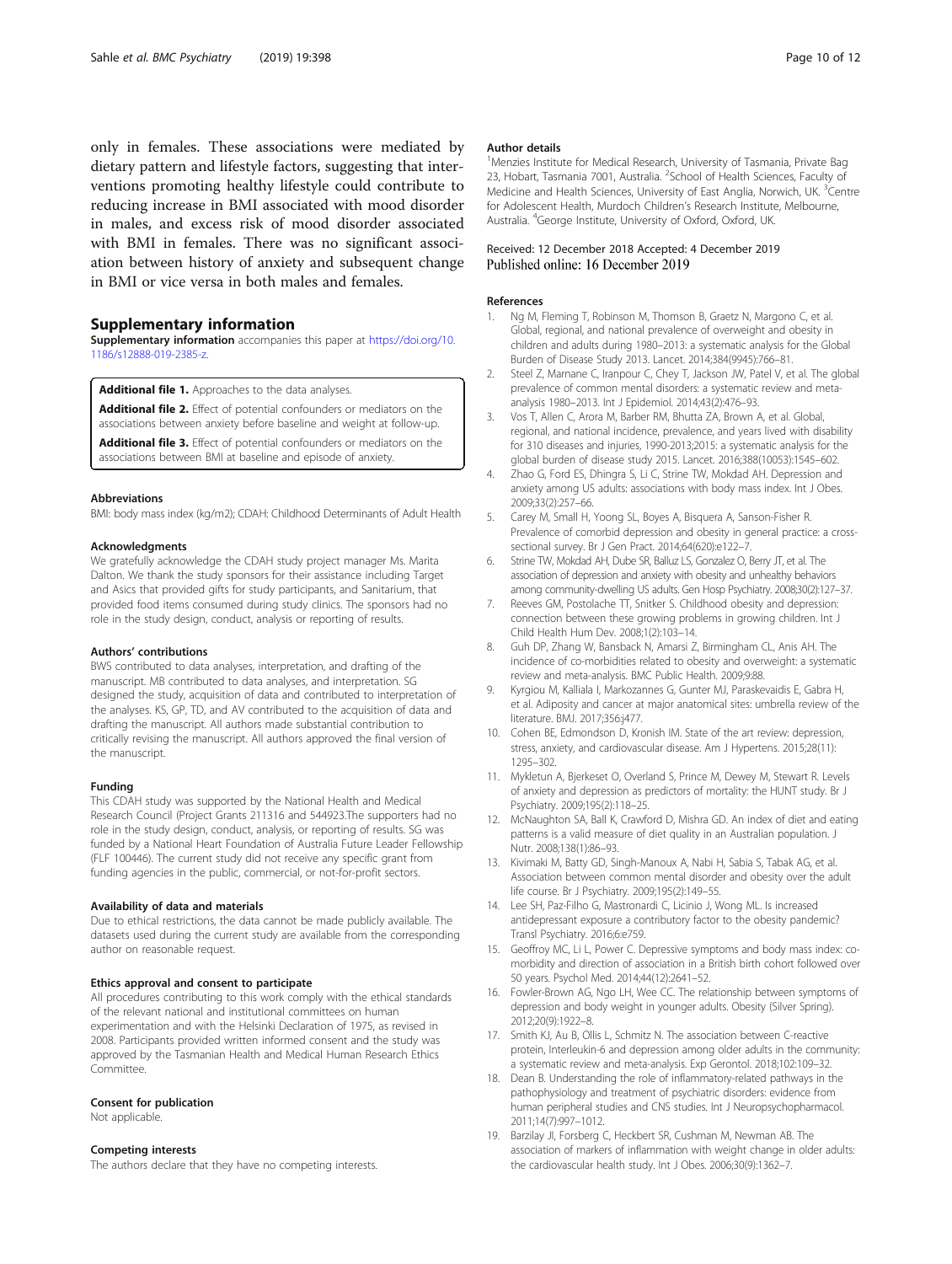- <span id="page-10-0"></span>20. Revah-Levy A, Speranza M, Barry C, Hassler C, Gasquet I, Moro M-R, et al. Association between body mass index and depression: the "fat and jolly" hypothesis for adolescents girls. BMC Public Health. 2011;11(1):649.
- 21. Luppino FS, de Wit LM, Bouvy PF, Stijnen T, Cuijpers P, Penninx BW, et al. Overweight, obesity, and depression: a systematic review and meta-analysis of longitudinal studies. Arch Gen Psychiatry. 2010;67(3):220–9.
- 22. Pan A, Sun Q, Czernichow S, Kivimaki M, Okereke OI, Lucas M, et al. Bidirectional association between depression and obesity in middle-aged and older women. Int J Obes. 2012;36(4):595–602.
- 23. Mannan M, Mamun A, Doi S, Clavarino A. Is there a bi-directional relationship between depression and obesity among adult men and women? Systematic review and bias-adjusted meta analysis. Asian J Psychiatr. 2016;21:51–66.
- 24. Singh G, Jackson CA, Dobson A, Mishra GD. Bidirectional association between weight change and depression in mid-aged women: a population-based longitudinal study. Int J Obes. 2014;38(4):591–6.
- 25. Rooke S, Thorsteinsson E. Examining the temporal relationship between depression and obesity: meta-analyses of prospective research. Health Psychol Rev. 2008;2(1):94–109.
- 26. Gopinath B, Russell J, Kifley A, Flood VM, Mitchell P. Adherence to dietary guidelines and successful aging over 10 years. J Gerontol A Biol Sci Med Sci. 2016;71(3):349–55.
- 27. Dwyer T, Sun C, Magnussen CG, Raitakari OT, Schork NJ, Venn A, et al. Cohort profile: the international childhood cardiovascular cohort (i3C) consortium. Int J Epidemiol. 2013;42(1):86–96.
- 28. Gall SL, Sanderson K, Smith KJ, Patton G, Dwyer T, Venn A. Bi-directional associations between healthy lifestyles and mood disorders in young adults: the childhood determinants of adult health study. Psychol Med. 2016;46(12): 2535–48.
- 29. Craig CL, Marshall AL, Sjostrom M, Bauman AE, Booth ML, Ainsworth BE, et al. International physical activity questionnaire: 12-country reliability and validity. Med Sci Sports Exerc. 2003;35(8):1381–95.
- 30. Henderson S, Duncan-Jones P, McAuley H, Ritchie K. The patient's primary group. Br J Psychiatry. 1978;132:74–86.
- 31. Jiménez-Ruiz CA, Andreas S, Lewis KE, Tonnesen P, van Schayck CP, Hajek P, et al. Statement on smoking cessation in COPD and other pulmonary diseases and in smokers with comorbidities who find it difficult to quit. Eur Respir J. 2015;46(1):61–79.
- 32. Costa P, McCrae R. Costa PTMRR. The NEO-PI/NEO-FFI manual supplement. Psychological Assessment Resources: Odessa; 1989.
- 33. Venn AJ, Thomson RJ, Schmidt MD, Cleland VJ, Curry BA, Gennat HC, et al. Overweight and obesity from childhood to adulthood: a follow-up of participants in the 1985 Australian schools health and fitness survey. Med J Aust. 2007;186(9):458–60.
- 34. Locascio JJ, Atri A. An overview of longitudinal data analysis methods for neurological research. Dement Geriatr Cogn Disord Extra. 2011;1(1):330–57.
- 35. Twisk JWR. Applied longitudinal data analysis for epidemiology : a practical guide. 2nd ed. Cambridge: Cambridge University Press; 2013. xiv, 321 pages p
- 36. MacKinnon DP. Introduction to statistical mediation analysis. New York: Taylor & Francis Group/Lawrence Erlbaum Associates; 2008. 79–86 p
- 37. The Global Burden of Metabolic Risk Factors for Chronic Diseases Collaboration (BMI Mediated Effects). Metabolic mediators of the effects of body-mass index, overweight, and obesity on coronary heart disease and stroke: a pooled analysis of 97 prospective cohorts with 1.8 million participants. Lancet. 2014;383(9921):970–83.
- 38. Anderson SE, Cohen P, Naumova EN, Must A. Association of depression and anxiety disorders with weight change in a prospective community-based study of children followed up into adulthood. Arch Pediatr Adolesc Med. 2006;160(3):285–91.
- 39. Klein DN, Schatzberg AF, McCullough JP, Dowling F, Goodman D, Howland RH, et al. Age of onset in chronic major depression: relation to demographic and clinical variables, family history, and treatment response. J Affect Disord. 1999;55(2–3):149–57.
- 40. Ghio L, Gotelli S, Cervetti A, Respino M, Natta W, Marcenaro M, et al. Duration of untreated depression influences clinical outcomes and disability. J Affect Disord. 2015;175:224–8.
- 41. Centre HaSCI. Psychological therapies, England: annual report on the use of Improving access to psychological therapies services – 2012/13. 15 Jan 2014.
- 42. Streatfield PK, Khan WA, Bhuiya A, Alam N, Sie A, Soura AB, et al. Causespecific mortality in Africa and Asia: evidence from INDEPTH health and demographic surveillance system sites. Glob Health Action. 2014;7:25362.
- 43. Harrison TA, Hindorff LA, Kim H. Family history of diabetes as a potential public health tool. Am J Prev Med. 2003;24:152–9.
- 44. Myers RH, Kiely DK, Cupples LA, Kannel WB. Parental history is an independent risk factor for coronary artery disease: the Framingham study. Am Heart J. 1990;120(4):963–9.
- 45. Fall T, Hägg S, Mägi R, Ploner A, Fischer K, Horikoshi M, et al. The role of adiposity in Cardiometabolic traits: a Mendelian randomization analysis. PLoS Med. 2013;10(6):e1001474.
- 46. Weldearegawi B, Melaku YA, Spigt M, Dinant GJ. Applying the InterVA-4 model to determine causes of death in rural Ethiopia. Glob Health Action. 2014;7:25550.
- 47. SKEVINGTON SM, WRIGHT A. Changes in the quality of life of patients receiving antidepressant medication in primary care: validation of the WHOQOL-100. Br J Psychiatry. 2001;178(3):261–7.
- 48. Krishnamurthi RV, de Veber G, Feigin VL, Barker-Collo S, Fullerton H, Mackay MT, et al. Stroke prevalence, mortality and disability-adjusted life years in children and youth aged 0-19 years: data from the global and regional burden of stroke 2013. Neuroepidemiology. 2015;45(3): 177–89.
- 49. Lisa KT, Denise J, Vicki SH. Sex differences in coping behavior: a Metaanalytic review and an examination of relative coping. Personal Soc Psychol Rev. 2002;6(1):2–30.
- 50. Altemus M, Sarvaiya N, Neill Epperson C. Sex differences in anxiety and depression clinical perspectives. Front Neuroendocrinol. 2014; 35(3):320–30.
- 51. Bonnet F, Irving K, Terra JL, Nony P, Berthezene F, Moulin P. Anxiety and depression are associated with unhealthy lifestyle in patients at risk of cardiovascular disease. Atherosclerosis. 2005;178(2):339–44.
- Sanderson K, Patton GC, McKercher C, Dwyer T, Venn AJ. Overweight and obesity in childhood and risk of mental disorder: a 20-year cohort study. Aust N Z J Psychiatry. 2011;45(5):384–92.
- 53. Martinson ML, Vasunilashorn SM. The long-arm of adolescent weight status on later life depressive symptoms. Age Ageing. 2016;45(3):389–95.
- 54. Jackson KL, Janssen I, Appelhans BM, Kazlauskaite R, Karavolos K, Dugan SA, et al. Body image satisfaction and depression in midlife women: the study of Women's health across the nation (SWAN). Arch Womens Ment Health. 2014;17(3):177–87.
- 55. Bibiloni MD, Coll JL, Pich J, Pons A, Tur JA. Body image satisfaction and weight concerns among a Mediterranean adult population. BMC Public Health. 2017;17:39.
- 56. Richard A, Rohrmann S, Lohse T, Eichholzer M. Is body weight dissatisfaction a predictor of depression independent of body mass index, sex and age? Results of a cross-sectional study. BMC Public Health. 2016;16(1):863.
- 57. Schuch F, Vancampfort D, Firth J, Rosenbaum S, Ward P, Reichert T, et al. Physical activity and sedentary behavior in people with major depressive disorder: a systematic review and meta-analysis. J Affect Disord. 2017;210: 139–50.
- 58. Weinberger AH, Kashan RS, Shpigel DM, Esan H, Taha F, Lee CJ, et al. Depression and cigarette smoking behavior: a critical review of populationbased studies. Am J Drug Alcohol Abuse. 2017;43(4):416–31.
- 59. Tucker JM, Tucker LA, Lecheminant J, Bailey B. Obesity increases risk of declining physical activity over time in women: a prospective cohort study. Obesity (Silver Spring). 2013;21(12):E715–20.
- 60. Lumeng CN, Saltiel AR. Inflammatory links between obesity and metabolic disease. J Clin Invest. 2011;121(6):2111–7.
- 61. Wium-Andersen M, Ørsted D, Nielsen S, Nordestgaard B. Elevated c-reactive protein levels, psychological distress, and depression in 73 131 individuals. JAMA Psychiatry. 2013;70(2):176–84.
- 62. de Wit LM, van Straten A, Lamers F, Cuijpers P, Penninx BWJH. Depressive and anxiety disorders: associated with losing or gaining weight over 2 years? Psychiatry Res. 2015;227(2):230–7.
- 63. Grundy A, Cotterchio M, Kirsh VA, Kreiger N. Associations between anxiety, depression, antidepressant medication, obesity and weight gain among Canadian women. PLoS One. 2014;9(6):e99780.
- 64. Rieke K, Durazo-Arvizu R, Liu K, Michos ED, Luke A, Kramer H. Association between anxiety levels and weight change in the multiethnic study of atherosclerosis. J Obes. 2014;2014:6.
- 65. Brumpton B, Langhammer A, Romundstad P, Chen Y, Mai XM. The associations of anxiety and depression symptoms with weight change and incident obesity: the HUNT study. Int J Obes. 2013;37(9):1268–74.